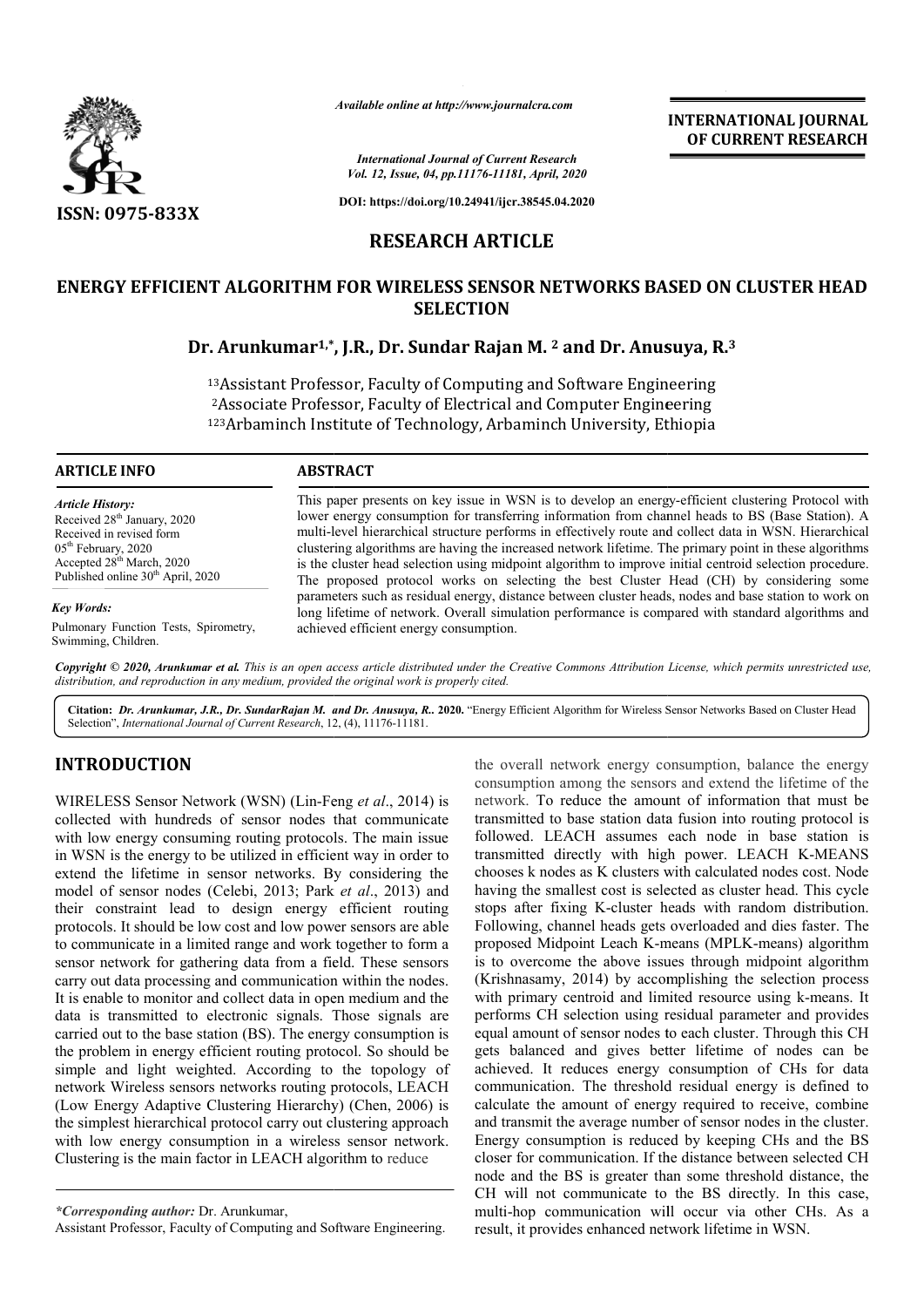The main goal of this paper is to enhance a distributed clustering protocol in wireless sensor networks. There are four parameters considered as residual energy of node distance between node and base station and its neighboring nodes, along with selection of cluster heads. A combined function of parameters with different weights carried out in each node to receive a score. This is used to choose a Cluster heads CHP. The parameters are weighed based on their effects on energyconsumption decrement in different rounds of clustering. Aggarwal, N., *et al*. proposed the midpoint algorithm (Jenq-Shiou Leu, 2015) which has been used for initial CH selection assuming that the data points contain only positive values Ashish Upadhyay, et. al. (2006) introduced a hierarchical clustering algorithm for sensor networks, called Low-Energy Adaptive Clustering Hierarchy (LEACH) is a classical clustering routing in wireless sensor networks .However the cluster-head selection in LEACH protocol is lack of balancing the whole network energy consumption, with the result that low energy nodes run out of energy prematurely and decline the network life. This paper analyses the effectiveness of LEACH protocol in cluster-head selection, and proposes an improved energy balanced clustering algorithm. Prerna*et al*. (Periyasamy, 2016; Kuila, 2014) authors proposed Energy Efficient Clustering Algorithm (EEAC)for WSN.

This algorithm is based on static clustering concept and dynamic cluster heads selection technique, which divides the entire network area into a number of fixed regions. Cluster head (CH) is selected that it reduces Communicating distance between nodes, for this reason energy consumption reduces while transmitting the data from one node to another and increases network efficiency as energy consumed. The proposed (EECA) algorithm gives better result than the LEACH, LEACH-C and DR scheme with respect to throughput and stability. Jenq-ShiouLeu *et al*. (2014; Chamam, 2010) proposed Energy Efficient Clustering Scheme for Prolonging the Lifetime of Wireless Sensor Network with Isolated Nodes. A new regional energy aware clustering method using isolated nodes for WSNs, called Regional Energy Aware Clustering with Isolated Nodes (REAC-IN). In this algorithm cluster heads (CHs) are selected based on weight which is determined according to the residual energy of each sensor and the regional average energy of all sensors in each cluster and improves the cluster head selection process and solves the problem of node isolation, lifetime and stability of a network is more favorable. The rest of paper is structured as follows: Section II discusses about the issues in existing algorithms to be overcome. Section III Provides complete understanding of our proposed hierarchical clustering algorithm with the ability of cluster head Selection. Section IV provides the simulation set up and result analysis respectively. Section V gives concluding remarks.

**Problem Statement:** There is significant research effort for the development of energy efficient routing protocols in Wireless Sensor Networks. several factors that should be taken into account when designing energy efficient routing protocols for WSNs. Energy efficiency is the most important factor, as it directly affects the lifetime of the network.. Some of the existing approaches for clustering based on K-means algorithm are discussed as follows:

**Leach K Means:** In Low Energy Adaptive Clustering Hierarchy (LEACH) (Lin-Feng, 2014), a hierarchical protocol in which most nodes transmit to cluster heads. This section describes the original k-means clustering algorithm.

The given set of data with fixed knumber of values into disjoint clusters is designed. The algorithm processed with two separate sections the first stage is to define k centroids for each cluster. The second stage to the given data set is fixed with a point to the nearest centroid. Euclidean distance is generally considered to determine the distance between data points and the centroids. The first step is completed after all the points are included in clusters, and an early grouping is done and to the new centroids are calculated again, as the inclusion of new points may lead to a change in the cluster centroids. Once k new centroids are found, a loop is generated to create a new binding between the same data points and the nearest new centroid. As a result of this loop, the k centroids may change their position in a step by step manner with fixed centroids positions results in coverage demand. The k means algorithm is a popular method for automatically classifying vector-based data. In k-means algorithm (Kumar, 2014; Periyasamy, 2016), the initial centroids are randomly selected from input data set provides the algorithm with best outcome. From a given set of data set compute the k means algorithm by considering first 3 points as initial centroids. If suppose the last 3 points as the initial centroids is selected and third time selects any 3 arbitrary data points as initial centroids and finally compute the k-means algorithm. Each time the end clustering results will be different by analyzing which one is the most suitable result. This is the limitation which needs to be dealt with in order to make the k-means algorithm more efficient.

**Proposed Clustering Algorithm:** Inorder to produce the initial centroids (Park, 2013) efficient mid-point algorithm is proposed. The Midpoint Leach K-means (MPLK-means) algorithm gives a regular method to establish the initial centroids. It also produces good clusters using k-mean method, compared with random selection of initial centroids. In proposed algorithm, if the input data set contains the negative value attributes, then all the attributes are transformed to positive space by subtracting each data point attribute with the minimum attribute value in the data set. This transformation is required because in the algorithm the distance is calculated from origin to each data point. Then for different data points same Euclidean distance will be obtained to avoid incorrect selection of initial centroids. The next step is to calculate the distance of each point from the origin. After Then the original data points are sorted into k equal sets. The mid-point is calculated in all over the process. All the mid-points are taken as the initial centroids. The following section explains about the algorithm carried out in balanced cluster formation and the evaluation of clustering parameters in node.

**Selection of Cluster Head:** The midpoint algorithm (Heinzelman *et al*., 2002) which has been used for initial CH selection assuming that the data points contain only positive values. Here obtained from (1). Fig. 2 shows an example of a particular cluster of ten nodes where initial CHs have been selected through the midpoint algorithm. Here the centroid of desired number of clusters kept is cluster is a virtual node locating at the center position of the cluster. In this figure, initial CH is denoted by encircled sensor node. To maintain the connectivity of the network, residual energy of the CH is checked every round. If the energy of the CH is smaller than the threshold energy, the node having the next ID number is selected as a new CH as in (Kumar, 2014). The newly elected CH informs other nodes about the change of the CH. All other remaining node joins the nearest cluster channel head and the centroid of each cluster is calculated.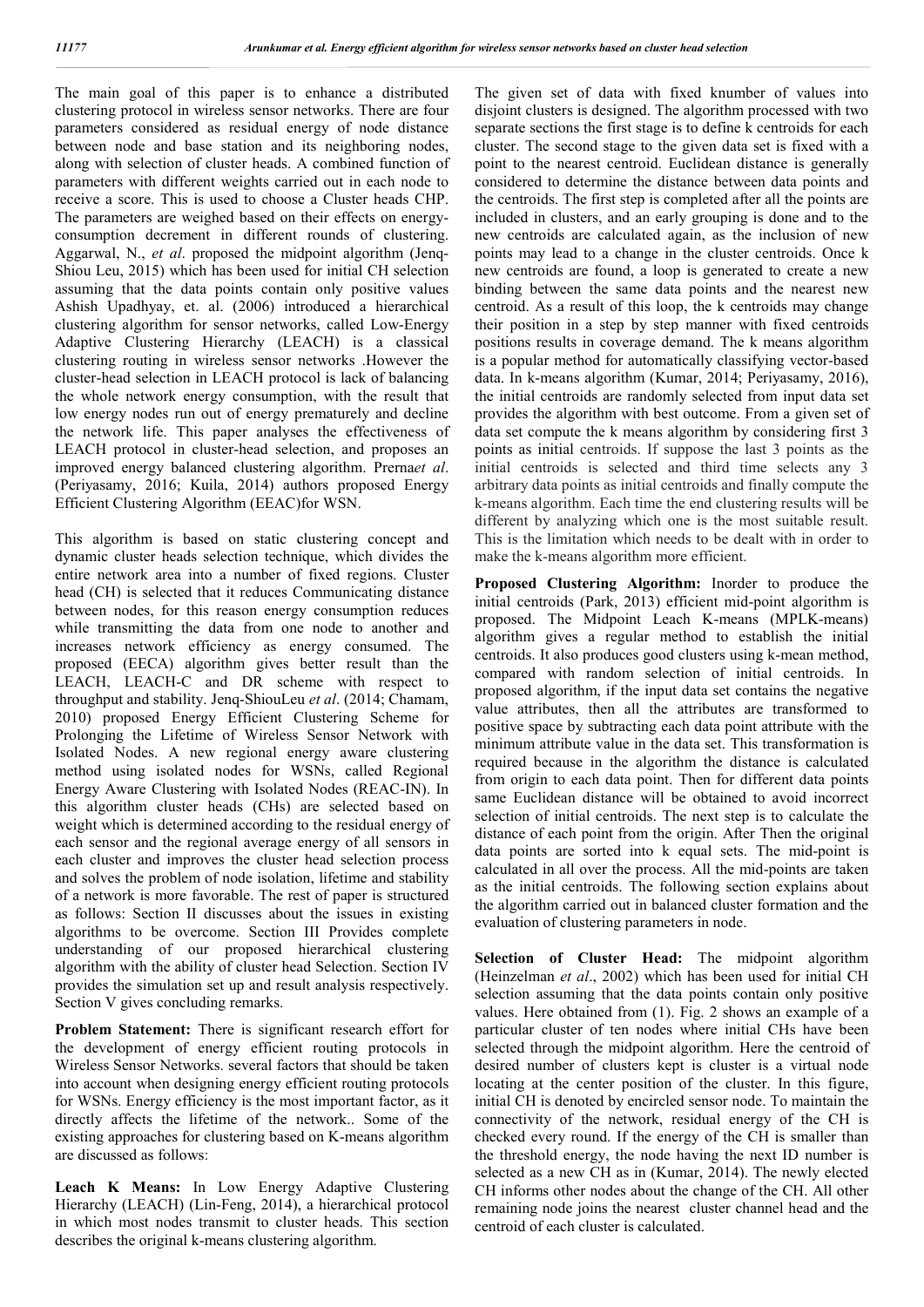ID number is given to each node in which smaller number is given to nearest one. The selected cluster head is compared to residual energy is to be greater than threshold energy and node parameters as follows:

**Calculation of Residual Energy Between Nodes:** The CH node consumes more energy than its member nodes (8). They combine data together and send them to the BS. Therefore, the clustering process assigns CH nodes with the highest residual energy. So, score parameter (SP) is defined as a criterion for a node with higher residual energy to obtain more score than other nodes to be qualified as the cluster head. SP1 is defined as follows:

$$
SP_1 = \frac{E_{current}}{E_{max}}\tag{1}
$$

Where, Ecurrent denotes the volume of residual energy and Emax is the maximum volume of the energy of a node when it is fully charged. Since residual energy appears in the numerator, nodes with higher residual energy b\is selected as CH.

**Distance Between Node And Bs:** After the selection of CH it should carried out in collecting data from member nodes, deleting repeated data, conducting a limited processing operation on the data, and finally sending them to the BS (20). The CH selects its nearby node to the BS so the energy consumption will be lower. It results in increase of CH lifetime and the duration of the steady-state phase. In each round of clustering that allows to lower energy consumption for reselecting CHs. Thus, nodes that are closer to the BS more likely become a CH. SP2 is defined by below equation as a criterion for the closer node to BS, in order to obtain more score than other nodes as a prerequisite to become a cluster head.

$$
SP_2 = 1 - \frac{d_{bs}}{d_{far}} \tag{2}
$$

where, dbs the distance between each node and BS. The dimension of the network in this paper is 200 \_ 200 and the location of BS is 100 \_ 250. Therefore, distance of the farthest node to BS is 269.25 m.

**The Distance Between Node and Its Neighboring Nodes:**  The direct relationship is carried out **between distance** and the energy consumed for transmitting data in which each member node sends the data nearby is sensed by its CH. SP3 is defined by Eq. (3) as a criterion for the node that is closer to its neighboring nodes to obtain more score than others as a prerequisite to become qualifies as a cluster head.

$$
sp_3 = 1 - \frac{\sum_{i=1}^{N} dis_i}{N \, X \, dis_{max}} \tag{3}
$$

where, disi denotes the distance between the node and its i<sup>th</sup> neighbor. dismax denotes the distance between the node and its remotest neighboring node and N is the number of neighboring nodes. Since the total distance is the numerator and N \_ dismax is the denominator in Eq. (3), multiplied by a negative number, the smaller the total distance between a node and its neighbors is, the lower the SP3 is obtained

**Number of Neighboring Nodes:** The number and size of clusters should be balanced (7). It is must to set a threshold for

the number of cluster members with number of neighbors nodes close to the threshold will have the higher chance to be selected as CH.SP4 is defined by Eq. (4).

$$
SP_4 = 1 - \frac{(count_{nig} - threshold)^2}{threshold^2}
$$
 (4)

SP4 will be equal to 1 if the number of the node's neighbors counting is equal to the optimal number of neighbors threshold), and less than 1 if counting is either higher or lower than the threshold.The threshold is obtained as follows:

$$
threshold = \frac{N_{total}}{K_{opt}} \tag{5}
$$

where, countnig denotes the number of neighboring nodes of each node and threshold stands for the optimal number of neighbors for each node. The combination of SP1, SP2, SP3 and SP4, score function (SF) for CH selection is designedas per the midpoint algorithm sensor nodes are collected into nearest channel heads and the process is carried out by following condition

if (Residual energy of cluster head  $\geq$  E threshold) and (SP<sub>1</sub>) and  $(SP_2)$  and  $(SP_3)$  and  $(SP_4)$ 

then

The node will remain as cluster head

Else

Check ID number of all sensor nodes in that cluster

The node I the next order of ID number is selected as a new CH. Then the newly elected channel heads inform other nodes about the change until the cluster heads are not changed any more. After then sensor nodes sends data packet to their channel heads and calculates the distance between elected CH by satisfying the following condition

if  $(d_{bs} < d_{threshold})$ 

then

Cluster head directly connected to the BS

Else

It selects the nearest neighbor cluster head whose  $d_{bs}$  is less than thed<sub>threshold</sub> to communicate to BS

In our approach, an estimation of threshold residual energy is given. Here the threshold energy is the amount of energy required to receive, aggregate and transmit the average number of sensor nodes in the cluster.Sensor nodes send data packet. From the proposed algorithm noticed if it is a higher energy level of the node indicates that it has a higher chance to become a CH.

## **SIMULATION RESULTS**

**Energy Model:** Eelec is the power consumption of sending and receiving, determined by the circuit. If the transmission distance is less than threshold d0, the power amplifier Efs of free space model is adopted.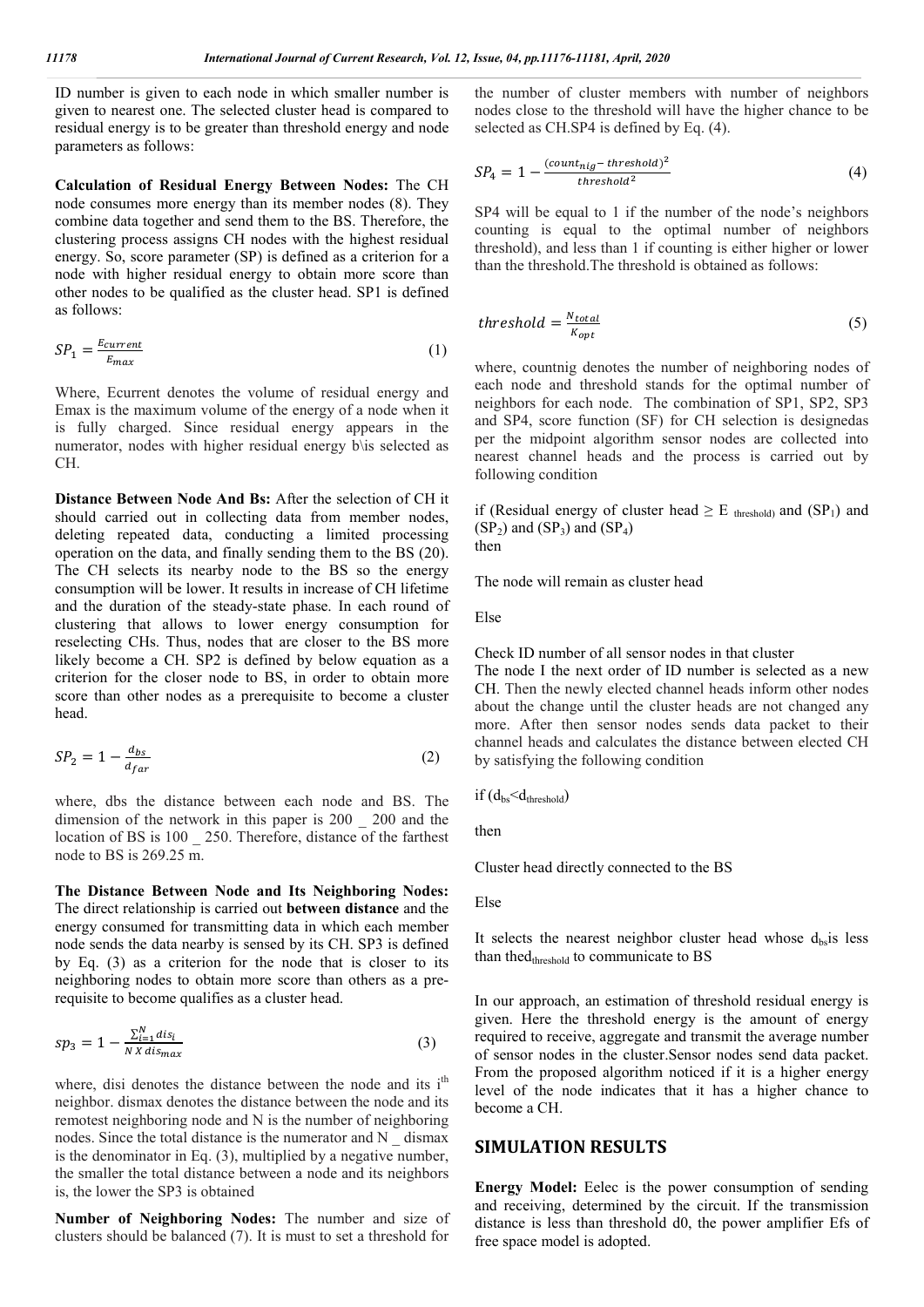

**Fig.1. Unbalanced clustering**



**Fig. 2. Channel heads and centroids are selected using ID number**

**Table1. Parameters for clustering**

| Parameter                               | Value                  |
|-----------------------------------------|------------------------|
| Number of sensor nodes (N)              | 100                    |
| Network size                            | 100x100 m <sup>2</sup> |
| Base station                            | (0,0)                  |
| Number of clusters $(K_{\text{opt}})$   | 4.5                    |
| Initial energy of node                  | 1.J                    |
| Data packet                             | 3200 bits              |
| $E_{elec}$                              | $50$ nJ/bit            |
| $\mathbf{E}\,\mathbf{E}_{\mathrm{amp}}$ | $0.0013$ pJ/bit/m      |
| Eε.                                     | 10 pJ/bit/ $m^2$       |
| Energy for data aggregation $(E_{DA})$  | 5 nJ/bit/signal        |
| $d_{\rm BS}$                            | 85 100 m               |
| $d_{\rm CH}$                            | $d_{\rm BS}/2$         |
| $d_{threshold}$                         | 88 m                   |

Conversely, when the transmission distance is equal or greater than the value, the power amplifier Eamp of multi path attenuation model is adopted.

$$
d_0 = \sqrt{\frac{\epsilon_{fs}}{\epsilon_{amp}}} \tag{6}
$$



**Fig. 3. Residual Energy Parameter in Reducing Energy Consumption**



**Fig. 4. Comparison of Energy Consumption by Nodes**



**Fig. 5CH Centroid in Clusters**



**Fig. 6 Distribution of Channel Heads**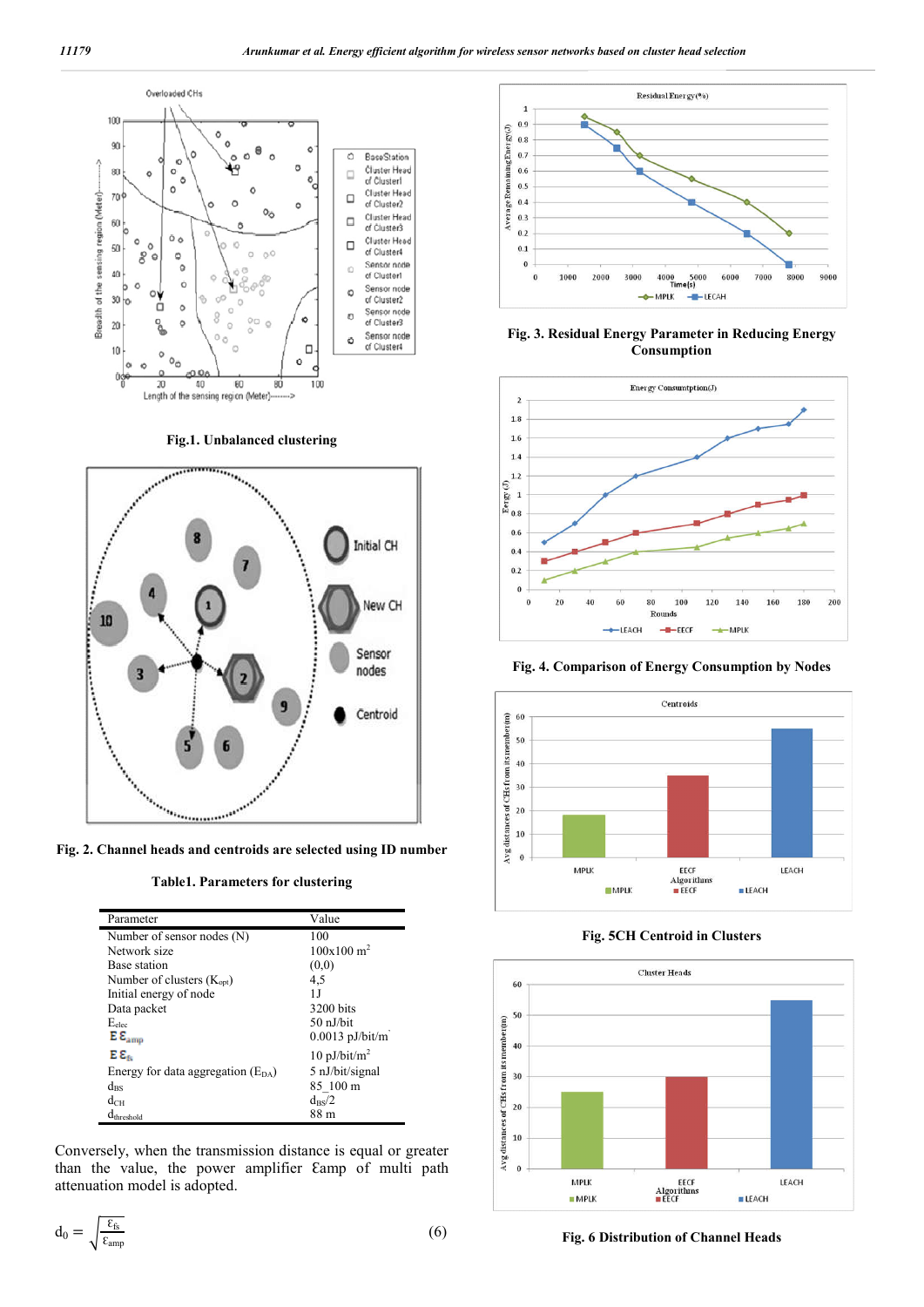Parameter Selection for Simulation: Following table presents the list of parameter required for the simulation. The proposed method is simulated using, MATLAB 7.7 and C language. Table 1 is summarized with Simulation parameters. As per given in base paper considering in  $d$  BS = 100, gets the number of desired CH = 4 having 100 sensor nodes in 100  $\times$ 100 m2 sensing region. As well as, our proposed approach has been compared with existing approaches (Chen, 2006; Barati *et al*., 2012; Jenq-Shiou Leu, 2015) with respect to different network parameters. By considering  $BS = 85$ , the number of desired CH = 5 having 100 sensor nodes in  $100 \times 100$  m2 sensing region. It forms unbalanced cluster formation like 4 clustered network. Here amongst the seven observations, it is found that a particular cluster contains 33 nodes in cluster 4, which is much higher than the average number of sensor nodes (20) to be present in a cluster. At the same time for same observation 1, cluster 5 contains only 11 sensor nodes, which is much lower than the average number of sensor nodes. Using our proposed protocol, the seven observations a particular cluster contains maximum 24 nodes and minimum 16 nodes, which is much closer to the average number of nodes to be present (20) in a particular cluster is found. Therefore our proposed approach produces balanced cluster compared to existing methods. Simulations results are shown in Fig. 3 and 4.

Fig. 3 and 4 shows the energy consumption of the protocols in different rounds. It is clear from above graph that proposed protocol MPLK (Mid Point Leach K-means) outperforms LEACH (Low Energy Adaptive Clustering Hierarchy) and EECF (Energy Efficient Cluster Formation) in energy consumption and network lifetime. Fig. 5 and 6 shows the selected CHs of proposed protocol MPLK (Mid Point Leach K-means) are well distributed across the network due to cluster formation proposed protocol outperforms LEACH (Low Energy Adaptive Clustering Hierarchy) and EECF (Energy Efficient Cluster Formation). Including the parameters: (1) distance between node and BS and (2) distance between a node and its neighboring nodes in the CHs selection.The proper distribution of CHs across the network provides connected CHs for multi-hop communications.

### **Conclusion**

In this paper, by considering the advantages and disadvantages of previous works, proposed a MPLK (Mid-Point Leach Kmeans) new Energy-Efficient Clustering algorithm for Wireless Sensor Networks. Evaluated the performance of proposed scheme and compared with standard protocols (Low Energy Adaptive Clustering Hierarchy) and EECF (Energy Efficient Cluster Formation) in different network scenarios, simulation result shows that the proposed scheme provides better results than the other protocols with respect to low energy consumption and increase in lifetime of nodes. It also provides to select cluster head from the selected cluster heads of cluster and try to consume more energy with less delay.

## **REFERENCES**

- Aggarwal, N., Aggarwal, K.A. A mid–point based k-mean clustering algorithm for data mining', Int. J. Comput. Sci. Eng., 2012, 4, (6), pp. 1174–1180
- Ashish Upadhyay, Raghvendra Kumar, Sujeet, K. Tiwari, 2015. "Modified LEACH Protocol for Sensor Network",

IEEE, 1st International Conference on Futuristic trend in Computational Analysis and Knowledge Management.

- Barati, H., Movaghar, A., Rahmani, A.M. and Sarmast, A., 2012. A Distributed Energy Aware Clustering Approach for Large Scale Wireless Sensor Network. International Journal on Technical and Physical Problems of Engineering (IJTPE), 4(13), pp.125-132.
- Celebi, M.E., Kingravi, H.A. and Vela, P.A., 2013. A comparative study of efficient initialization methods for the k-means clustering algorithm. Expert Systems with Applications, 40(1), pp.200-210.
- Chamam, A. and Pierre, S., 2010. A distributed energyefficient clustering protocol for wireless sensor networks. Computers  $\&$  electrical engineering, 36(2), networks. Computers & electrical pp.303-312.
- Chamam, A. and Pierre, S., 2010. A distributed energyefficient clustering protocol for wireless sensor networks. Computers & electrical engineering,36(2), pp.303-312.
- Chen, H. and Megerian, S., 2006, April. Cluster sizing and head selection for efficient data aggregation and routing in sensor networks. In Wireless Communications and Networking Conference, 2006. WCNC 2006. IEEE (Vol. 4, pp. 2318-2323). IEEE.
- Heinzelman, W.B., Chandrakasan, A.P. and Balakrishnan, H., 2002. An application-specific protocol architecture for wireless microsensornetworks.IEEE Transactions wireless communications, 1(4), pp.660-670.
- Heinzelman, W.R., Chandrakasan, A. and Balakrishnan, H., 2000, January. Energy-efficient communication protocol for wireless microsensor networks. In System sciences, 2000. Proceedings of the 33rd annual Hawaii international conference on (pp. 10-pp). IEEE.
- Jenq-Shiou Leu, Tung-Hung Chiang, 2015. " Energy Efficient Clustering Scheme for Prolonging the Lifetime of Wireless Sensor Network With Isolated Nodes", IEEE communications letters, vol. 19, no. 2, february.
- Krishnasamy, G., Kulkarni, A.J. and Paramesran, R., 2014. A hybrid approach for data clustering based on modified cohort intelligence and K-means. Expert systems with applications, 41(13), pp.6009-6016.
- Kuila, P. and Jana, P.K. 2014. Energy efficient clustering and routing algorithms for wireless sensor networks: Particle swarm optimization approach. Engineering Applications of Artificial Intelligence, 33, pp.127-140.
- Kumar, D., 2014. Performance analysis of energy efficient clustering protocols for maximizing lifetime of wireless sensor networks. IET Wireless Sensor Systems, 4(1), pp.9- 16.
- L. Periyasamy, S., Khara, S. and Thangavelu, S., 2016. Balanced cluster head selection based on modified k-means in a distributed wireless sensor network. International Journal of Distributed Sensor Networks, 12(3), p.5040475.
- Lin-Feng, L., Ping, G., Juan, Z. and Ning, L., 2014. An Improved LEACH Protocol in Wireless Sensor Networks. Applied Mechanics & Materials, 743.
- Park, G.Y., Kim, H., Jeong, H.W. and Youn, H.Y. 2013. March. A novel cluster head selection method based on Kmeans algorithm for energy efficient wireless sensor network. In Advanced Information Networking and Applications Workshops (WAINA), 2013 27th International Conference on (pp. 910-915). IEEE.
- Park, G.Y., Kim, H., Jeong, H.W. and Youn, H.Y., 2013, March. A novel cluster head selection method based on Kmeans algorithm for energy efficient wireless sensor